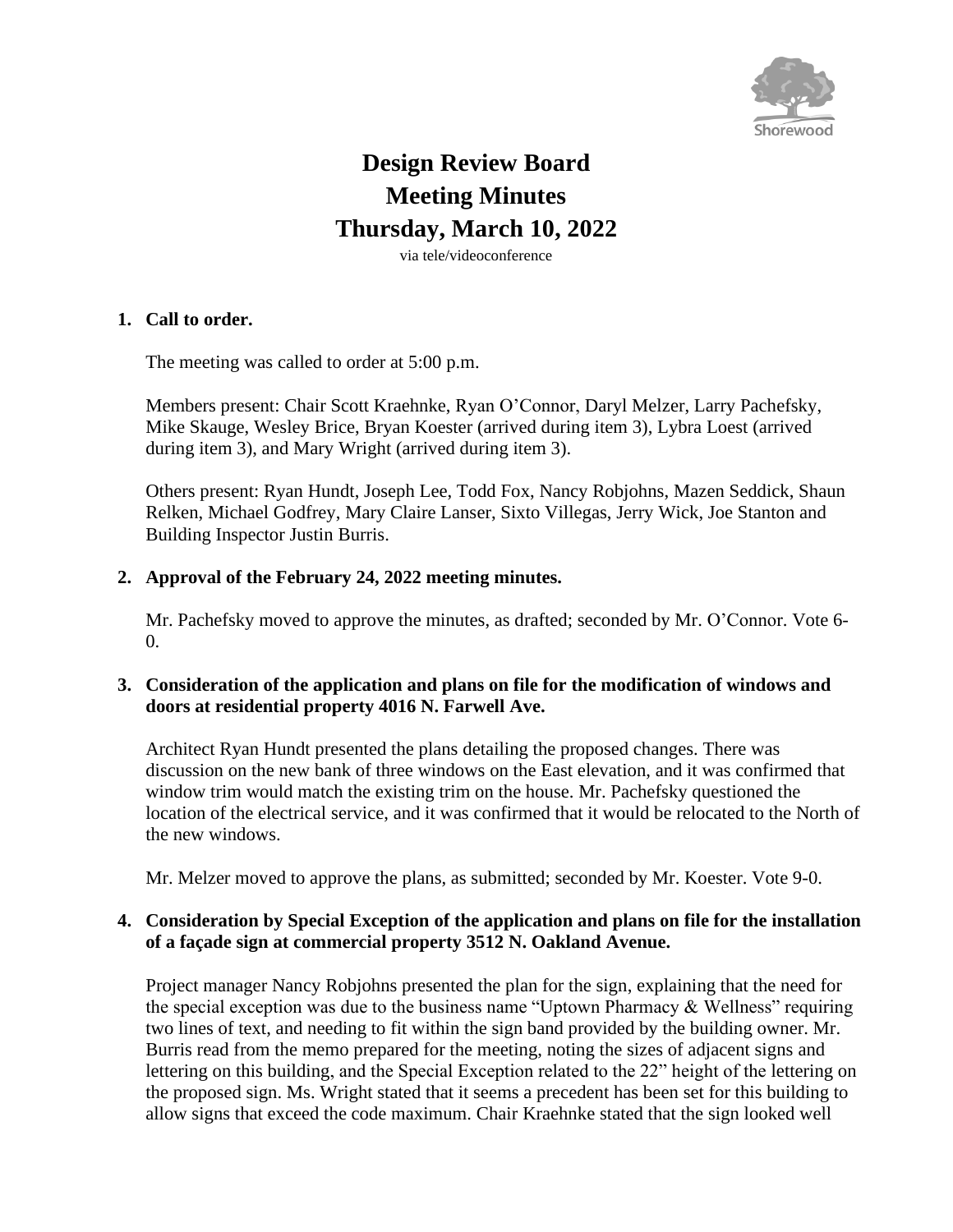proportioned within the frame and within character for the building. Mr. O'Connor echoed the point that the letters do not appear large, and that as long as they were staying within the sign band he is ok with it; Mr. Skauge agreed with the statements made.

Mr. Skauge moved to approve the plans as submitted, by Special Exception; seconded by Ms. Wright. Vote 9-0.

## **5. Consideration by Special Exception of the application and plans on file for the installation of a monument sign at commercial property 3970 N. Oakland Avenue.**

Mr. Burris read into record the memo prepared for the DRB, noting that a special exception was required with the replacement of the existing sign that also was granted by special exception, because anytime a sign is altered, the new sign is required to comply with the current sign code, and both the height (9'8" tall) and area (33.04sq.ft.) exceed the code maximum. Ms. Wright questioned the square foot area of the new sign, and it was confirmed that the area of the sign would remain the same.

Chair Kraehnke questioned whether the tenant names would always remain white as proposed, or would they allow custom colors and/or company logos within the tenant name band. Mr. Godfrey confirmed that while they would allow custom logos, the color of the names would remain white to maintain consistency.

Mr. O'Connor moved to approve the plans as submitted, by Special Exception; seconded by Mr. Melzer. Vote 9-0.

# **6. Consideration by Special Exception of the application and plans on file for the refacing of a directional sign that exceeds size limitations at commercial property 3970 N. Oakland Avenue.**

Mr. Burris read into record the memo prepared for the DRB, noting that staff's recommendation is to defer the item for additional research to better understand the history and placement of the existing sign; to date there is no record of a formal approval, nor is there a Special Privilege on file as the sign is located in the Public Right of Way.

Chair Kraehnke moved to defer this item to allow staff additional time to research the history of the existing sign; Vote 9-0.

## **7. Further consideration of the application and plans on file for a proposed multi-family redevelopment at commercial properties 2418, 2420 and 2428 E Capitol Drive.**

Ms. Lanser, on behalf of Three Leaf Partners presented a report on their neighborhood outreach efforts, answering questions and collecting feedback on the development, with specific attention on the changes that had been made since the January 27th DRB meeting. Ms. Lanser used a "fact sheet" provided to those who were contacted as a basis for the discussions.

Mr. Villegas with JLA architects presented updated plans focusing on the top ten neighborhood concerns, design changes, surrounding neighborhood architecture and the new design. As presented the top ten concerns were the parking and garage layout, East façade's lack of glazing/activation, the refuse room, delivery traffic concerns, the landscape plan, color and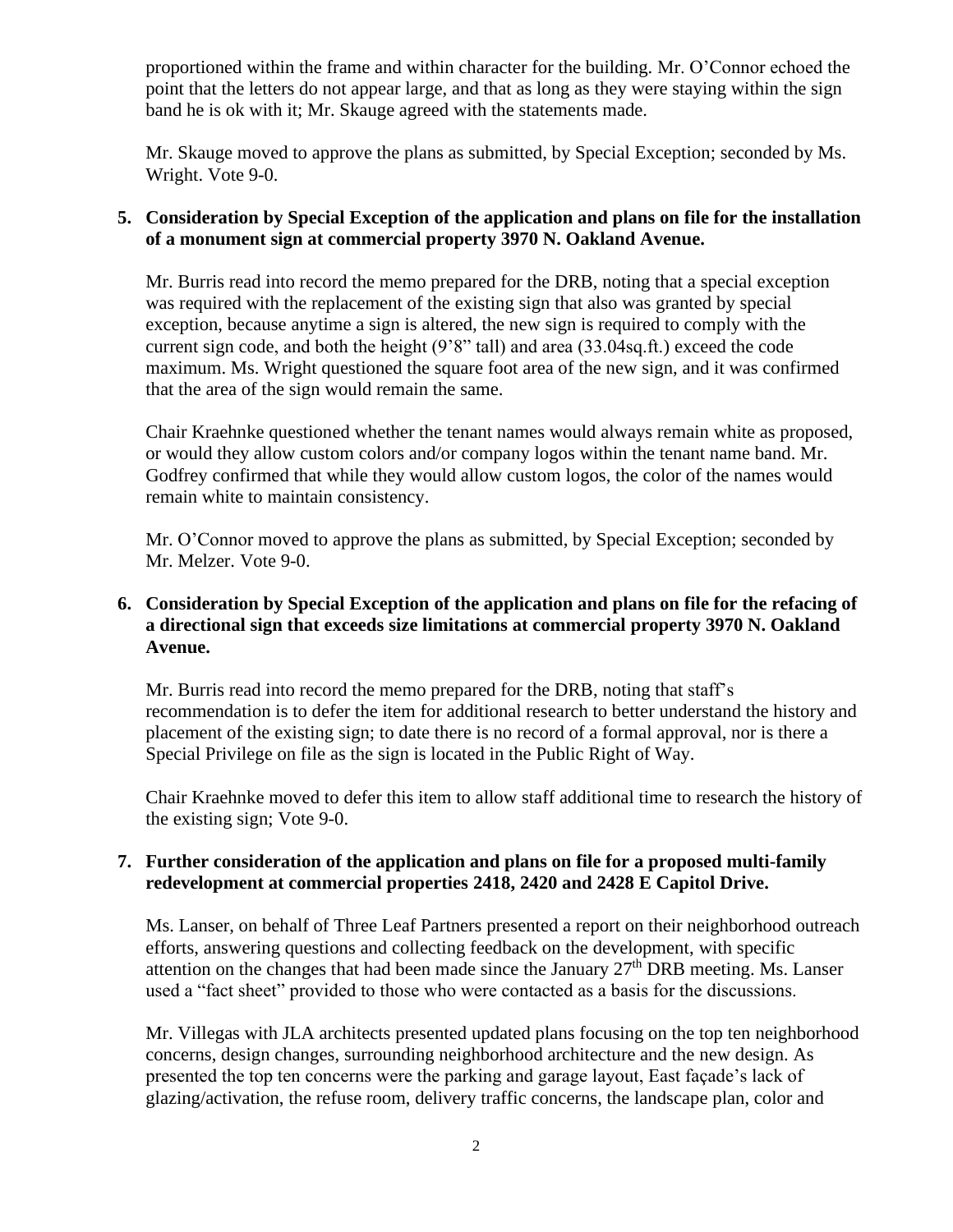material types, massing and scale, hung balconies, overall building glazing and code compliance.

Chair Kraehnke opened the floor to the public for their comments and questions.

Ms. Vicki Herman, 4071 N. Stowell Ave., stated that she was thankful for the change in color, that it is more in line with the neighborhood, and for moving the garage entrance onto the alley side of the building. Ms. Herman asked if a speed bump could be added to the alley to slow traffic exiting onto Stowell Ave.

Mr. Daniel Walsh, 4024 N. Stowell Ave., stated he did not believe that this has been a collaborative effort. He stated that the single biggest issue is the massing, and that the building when complete, will appear significantly larger than surrounding homes and businesses. He stated that the landscaping was inadequate, that the Village requires a minimum of 30% grass, plantings and natural vegetation, and that this site provides less than 10%. He stated that the building is too large for the area, and should be scaled down to fit appropriately into the neighborhood.

Ms. Karen Desing, 3952 N. Stowell Ave., stated she appreciated the neighborhood outreach, and felt that with future projects a more collaborative approach with the neighbors would garner better results with respect to the design and neighborhood support. She stated that she felt the massing had not been addressed or resolved. She stated that she believes the West façade should be considered a primary façade because it abuts a privately owned parking lot, and the West façade is visible from the street, and that more should be done to activate that side of the building. Lastly, Ms. Desing questioned the refuse collection and how that operation would take place.

Ms. Rosina Bloomingdale, 3958 N. Stowell Ave. reiterated the previously stated comments, she believes that there wasn't any collaboration with the neighborhood. She stated she appreciated the design changes that had been made so far, and that it had improved markedly, however still felt the building was too large, and did not offer any affordable units.

Mr. Jerry Wick with JLA Architects presented information beginning with an answer as to how refuse collection would function. The garbage is placed into dumpsters within an interior refuse room, and on collection day site management will wheel the dumpsters into the alley and collected; the garbage truck will then have to back out of the alley.

Ms. Andrea Alvarez, 1914 E. Edgewood Ave., stated that the project scale is too large for the space, does not like that some of the interior units face each other and feels that with number of single bedroom units it does not attract families nor support the school system.

Mr. Melzer questioned who owns the property/parking lot to the West, and how likely is it to be developed. It was unknown at the time who owns the parking lot, and the likelihood of it being developed is also unknown.

Mr. Joe Stanton with Three Leaf Partners stated that he was not aware of who the West property owner is, and that building code requirements/fire safety prohibit them from having openings on that side of the building due to the distance from the lot line.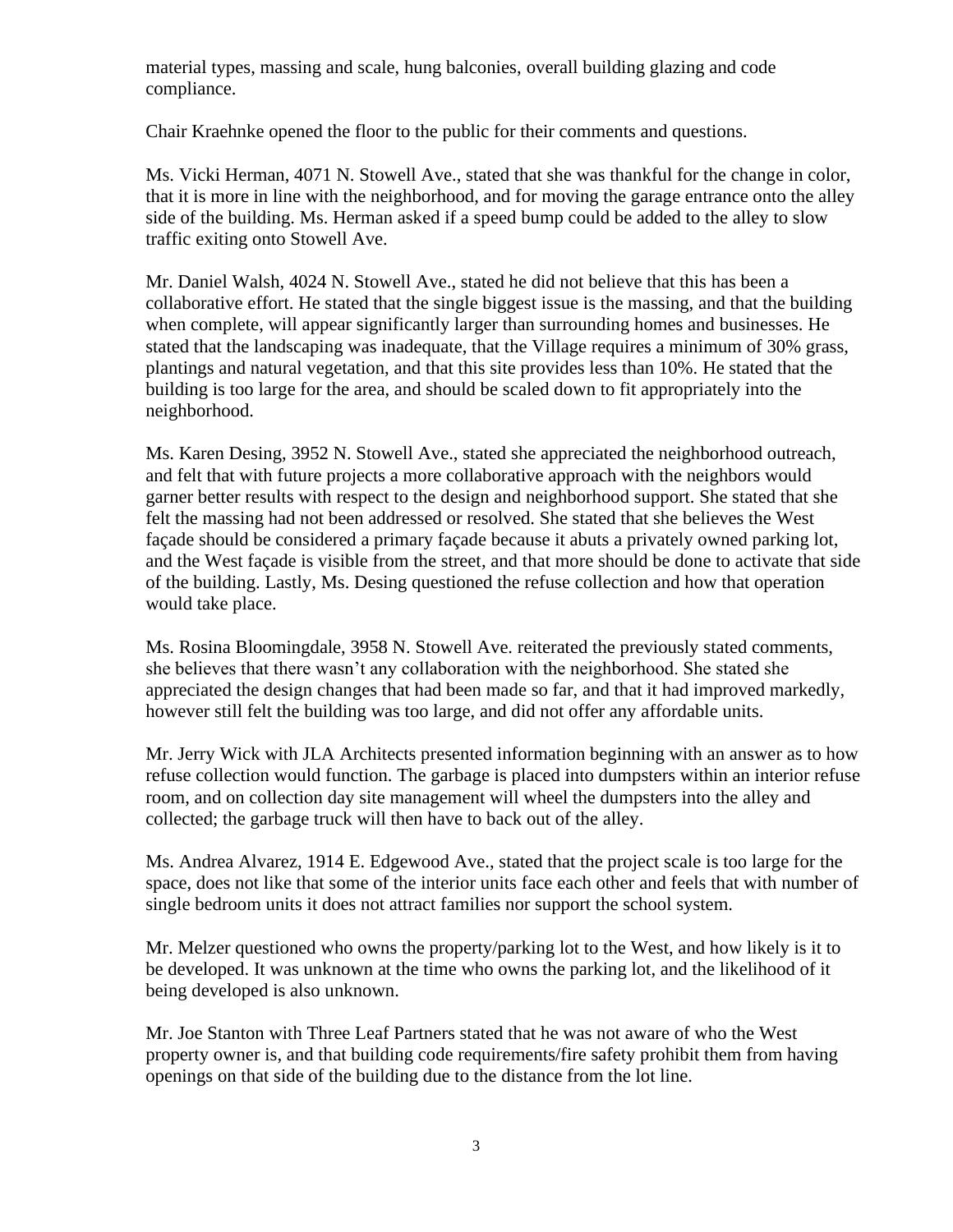Mr. Walsh commented on the lack of glazing/activation on the West façade as Ms. Desing had mentioned, and stated that the reason they could not have any openings on that façade is because the building is too large, and should be setback further from the side lot line. Mr. Walsh questioned the rear setback of the building on the North façade from the alley at five feet, and believed that the code required a ten-foot setback on the North elevation.

Mr. Burris explained that a zoning review had already been completed and confirmed the setbacks meet the zoning code requirements, as interpreted by Village Staff and the Plan Commission.

Mr. Villegas further confirmed that the zoning code requires a five-foot setback from the rear lot line or alley, but ten feet where the property is adjacent to a residential district, and where the property abuts a residential district on the NW corner, they did modify the building to be setback ten feet from the lot line.

Ms. Desing questioned if the West façade was moved East would it still be required to be a "firewall." Chair Kraehnke stated that would entail a redesign of the building and was beyond what the Board was able to review at this time.

Mr. Burris explained that under the zoning code, buildings are required to be constructed or built to specific lot lines, and that arbitrarily moving a building in from certain lot lines is therefore not allowed.

Chair Kraehnke moved from public comments to Board discussion, and asked to confirm that no one would be able to see into the garage from the window boxes on the East façade. Mr. Stanton confirmed that you would not see into the garage, and that displays inside the window boxes are up for discussion. Chair Kraehnke inquired about the entrance to the residential tenants, and whether or not there was any proposed signage, or could the developer establish a placeholder sign to draw more attention to the entrance. Mr. Villegas stated there had been discussions pertaining to signage, but nothing was developed yet. Chair Kraehnke inquired as to the details of a lighting plan, and Mr. Villegas noted there would be can lights in the canopy at the entrance, as well the included lighting plan that illustrates the downward-directed lights on the North/rear elevation.

Mr. Koester stated he liked that the garage entrance was moved to the alley and away from Stowell Ave., and the main entrance moved to the East end.

Ms. Wright stated that she liked the changes that had been made, it addressed the setback and the hung balconies being changed from hung to inset.

Mr. O'Conner stated that he agreed with the design commentary from fellow Board members, and questioned if there was an opportunity to create some area of a green roof element for those apartments that overlook the parking structure on the West and North sides.

Mr. Stanton stated that had not been discussed, but was willing to consider and discuss it.

Mr. O'Conner stated that he liked the material change, that it fit in better with the neighborhood, He felt that his former concerns of the overall mass and appearing to be a building stacked on top of a parking garage had been addressed, and that the manner in which the brick steps back reduces the appearance of the overall mass. He stated that he felt the size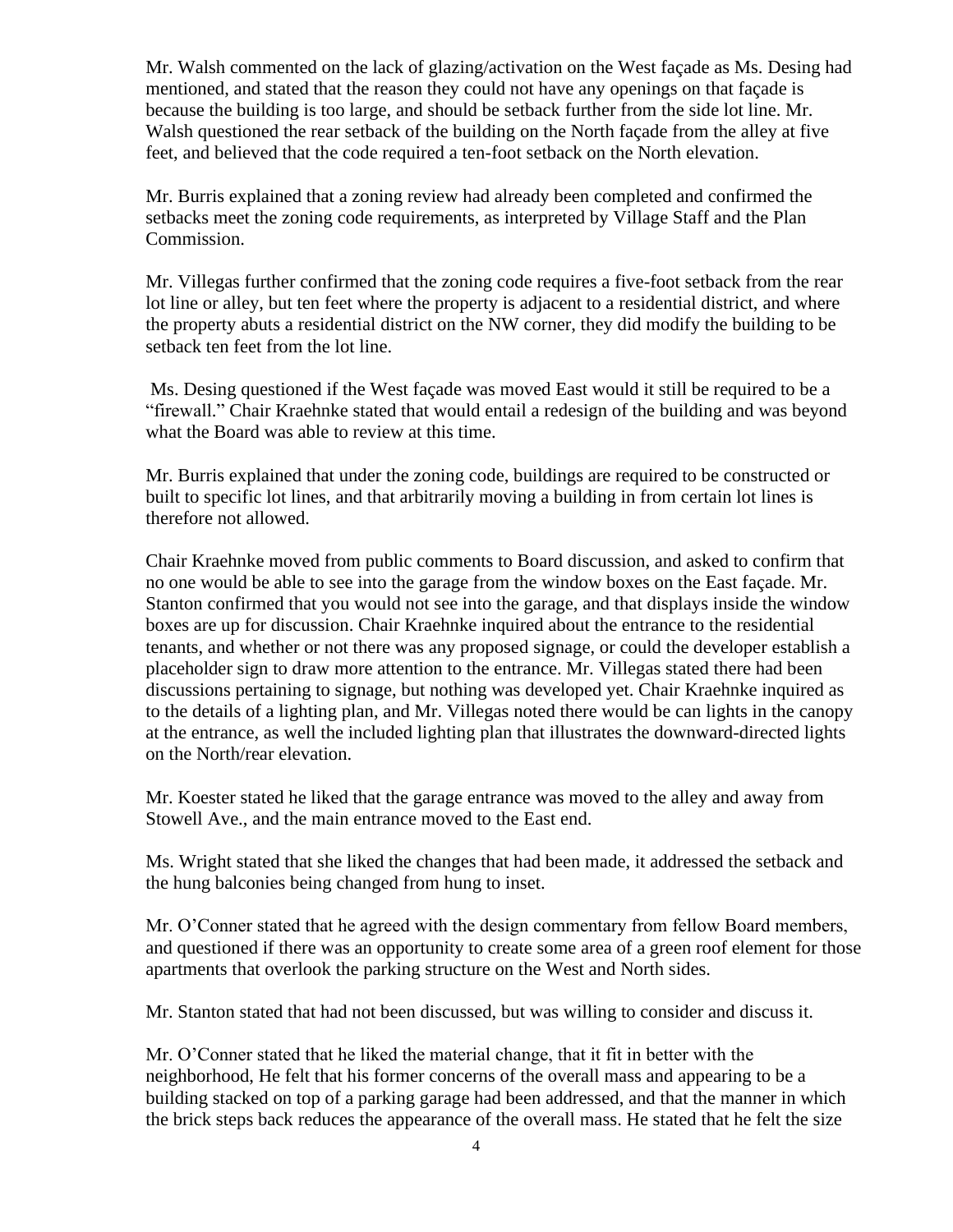of the building fit this area of Capitol Drive with respect to the neighborhood and other buildings in the area on Capitol Drive.

Mr. Pachefsky stated that he agreed with the design commentary from fellow Board members and felt that the changes that were made improved the overall design of the building. He questioned the locations of the stucco in relation to the brick, and felt it appeared random and disjunct.

Mr. Villegas stated that thoughtful considerations were made in the use of materials, that the stucco was used to draw attention to the brick, to articulate the varying heights and worked visually to bring it down to a more human scale.

Mr. Brice noted that he had not been present during the initial review, and in looking at this in plan view felt that it reads as one large rectangular bar, and that additional interest could be provided with varying parapet heights, especially in the center of the building that is inset; in doing that it may read more as two smaller squares, and not a single large rectangle.

Mr. Villegas agreed that varying the parapet heights would add interest and help to scale down the overall mass.

Chair Kraehnke stated that he agreed with Mr. Brice, and now that it was being discussed felt that varying the parapet heights would be a desirable modification.

Ms. Desing questioned the window and door heights, specifically on the upper floor, in that the head heights are not aligned. Mr. Villegas stated that was due to standard patio heights being seven feet in height, and the window heights are at eight feet, however they could look at lowering the windows so that they lined up.

Mr. Walsh inquired that with all of the discussion going on, if the Board approved the design would they be approving what was submitted, or with changes per current discussions. He also inquired about the window boxes into the parking garage, and what exactly would be seen from the street view. Chair Kraehnke explained the manners in which the project could be approved, and that the code requires glazing or window displays, and that what is displayed is ultimately the decision of the owners.

Mr. Walsh noted that there is a mechanical vent/louver at the NE corner of the building that is very close to the adjacent window, and could it be moved to the North façade entirely. Mr. Villegas stated that he believed that was an error in the plan, and that the vent should be located further North on the East façade with more distance from the window. He stated that the HVAC consultant provided guidance on the necessary locations for the vents to appropriately ventilate the parking garage.

Mr. O'Conner stated that he felt there had been some very productive discussions, and that he would like to see the items that have been discussed be presented in an updated plan.

Chair Kraehnke asked Board members their opinion on the window and door head heights lining up, and the general consensus was that the Board members did not have an issue with the differing heights.